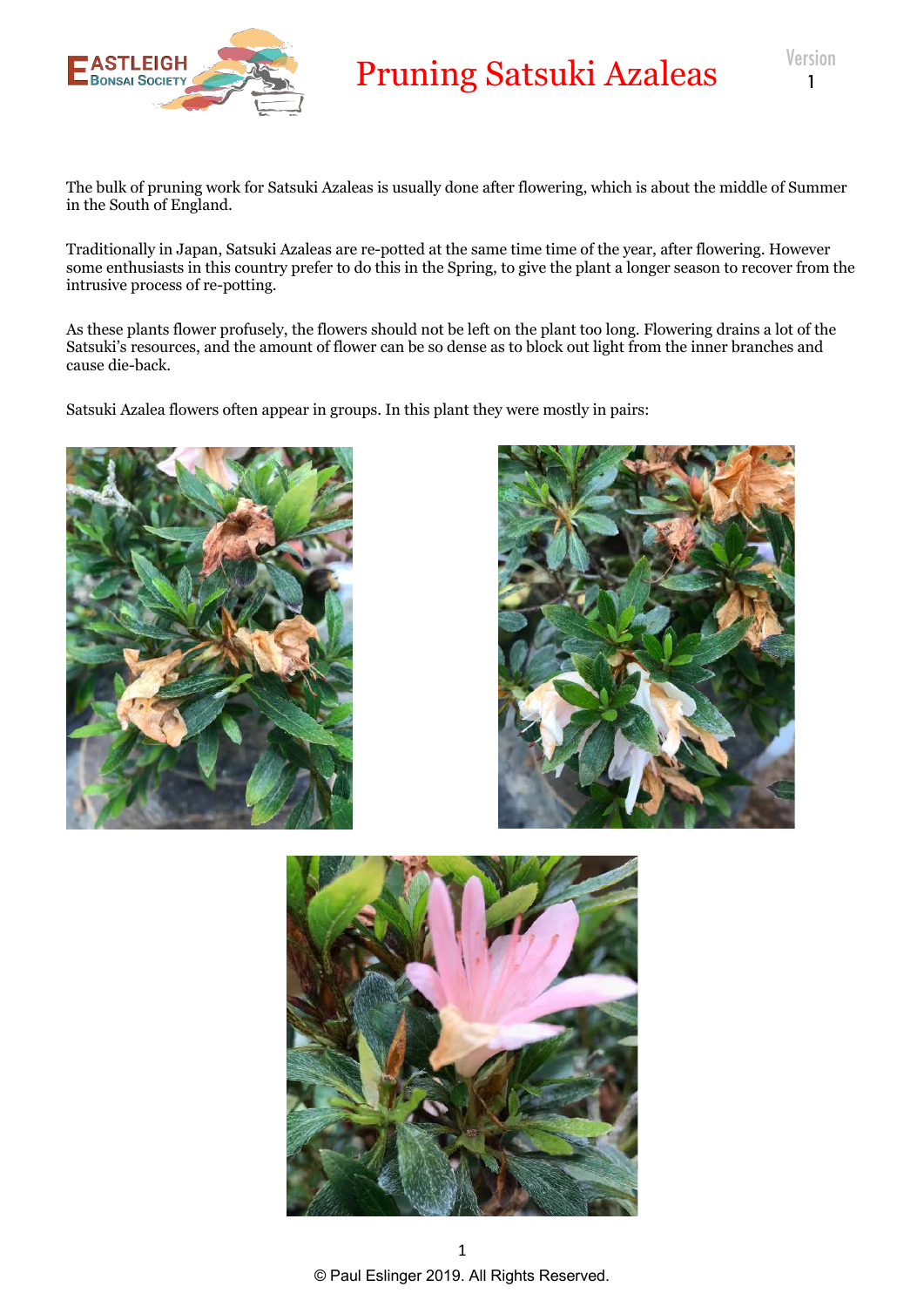

## Pruning Satsuki Azaleas

When removing the flowers, care should be taken to remove all the reproductive parts (stigma, ovary, filaments, etc) and not just the petals; this is to prevent the plant inadvertently setting seed.





Version 1

The flower has been fully removed in the first photo, while the pistil and filaments are still attached to the plant in the second photo.



Some sepals and wilted petals are still attached in this third photo.

Now that the flowers have been removed, the strong new shoots are fully visible, growing around what was the base of the flower.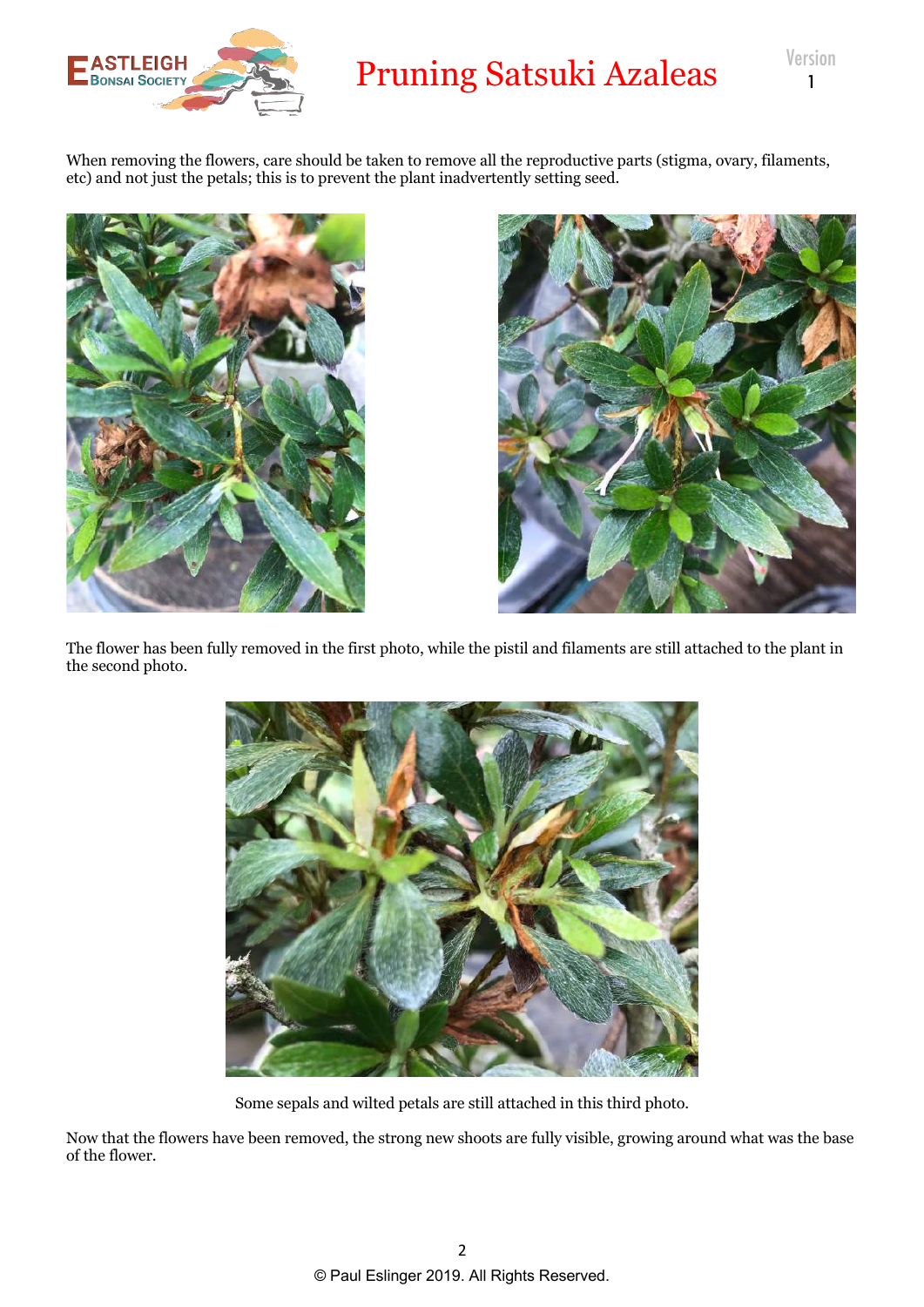

If there is no need to extend the branch, then these strong shoots are removed completely, as shown in these photos.



If further branch extension is desired, then 2 shoots (generally the weakest ones) are left.